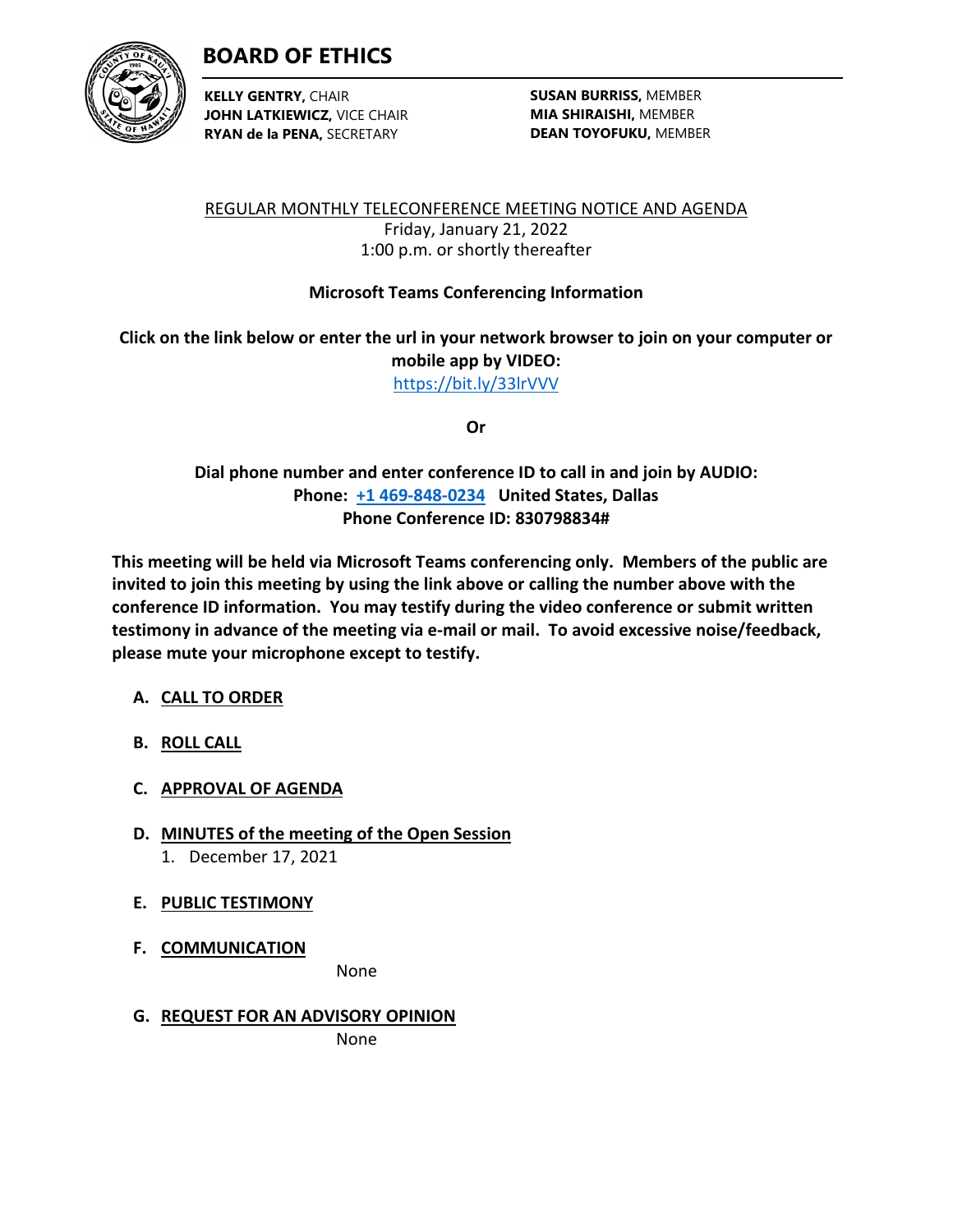|    | H. BUSINESS                        |                                                                                                                                                                                                                                                                                                                                                                                                    |
|----|------------------------------------|----------------------------------------------------------------------------------------------------------------------------------------------------------------------------------------------------------------------------------------------------------------------------------------------------------------------------------------------------------------------------------------------------|
|    | BOE 2021-32                        | Discussion and possible action on implementation of the new<br>ordinance regarding disclosure statements.                                                                                                                                                                                                                                                                                          |
|    | BOE 2021-34                        | Discussion and possible action on revisions to Board Rules and<br>Regulations.                                                                                                                                                                                                                                                                                                                     |
|    | BOE 2021-35                        | Discussion and possible action on a disclosure/fine schedule.                                                                                                                                                                                                                                                                                                                                      |
| ı. | <b>DISCLOSURES</b>                 | None                                                                                                                                                                                                                                                                                                                                                                                               |
| J. | <b>EXECUTIVE SESSION</b><br>ES-001 | Pursuant to Hawai'i Revised Statutes §92-4, §92-5(a)(4), §92-<br>$9(a)(1-4)$ and (b), the purpose of this Executive Session is for the<br>Board to approve or amend the Executive Session Minutes of<br>December 17, 2021, and to consult with its attorney on issues<br>pertaining to the Board's powers, duties, privileges, immunities,<br>and /or liabilities as they may relate to this item. |
|    | ES-002 BOE 2022-01                 | Pursuant to Hawai'i Revised Statutes §92-4 and §92-5 (a) and (2)<br>and (4), the purpose of this Executive Session is for discussion and<br>possible action on a notarized formal complaint received February<br>8, 2021, charging that an employee or officer of the County has<br>breached the Code of Ethics as set forth in the Kaua'i County<br>Charter section 20.02 B, 20.02 E and 20.02 F. |
|    |                                    | No officer or employee of the county shall:                                                                                                                                                                                                                                                                                                                                                        |
|    |                                    | B. Disclose information which, by law or practice, is not available<br>to the public and which the officer or employee acquires in the<br>course of the officer or employee's official duties or use such<br>information for the officer or employee's personal gain or for the<br>benefit of anyone.                                                                                              |
|    |                                    | E. Use the officer or employee's official position to secure a<br>special benefit, privilege, or exemption for the officer or<br>employee or others.                                                                                                                                                                                                                                               |
|    |                                    | F. Use county property for other than public activity or purpose.                                                                                                                                                                                                                                                                                                                                  |

# **K. RETURN TO OPEN SESSION**

Ratify on Board actions taken in Executive Session.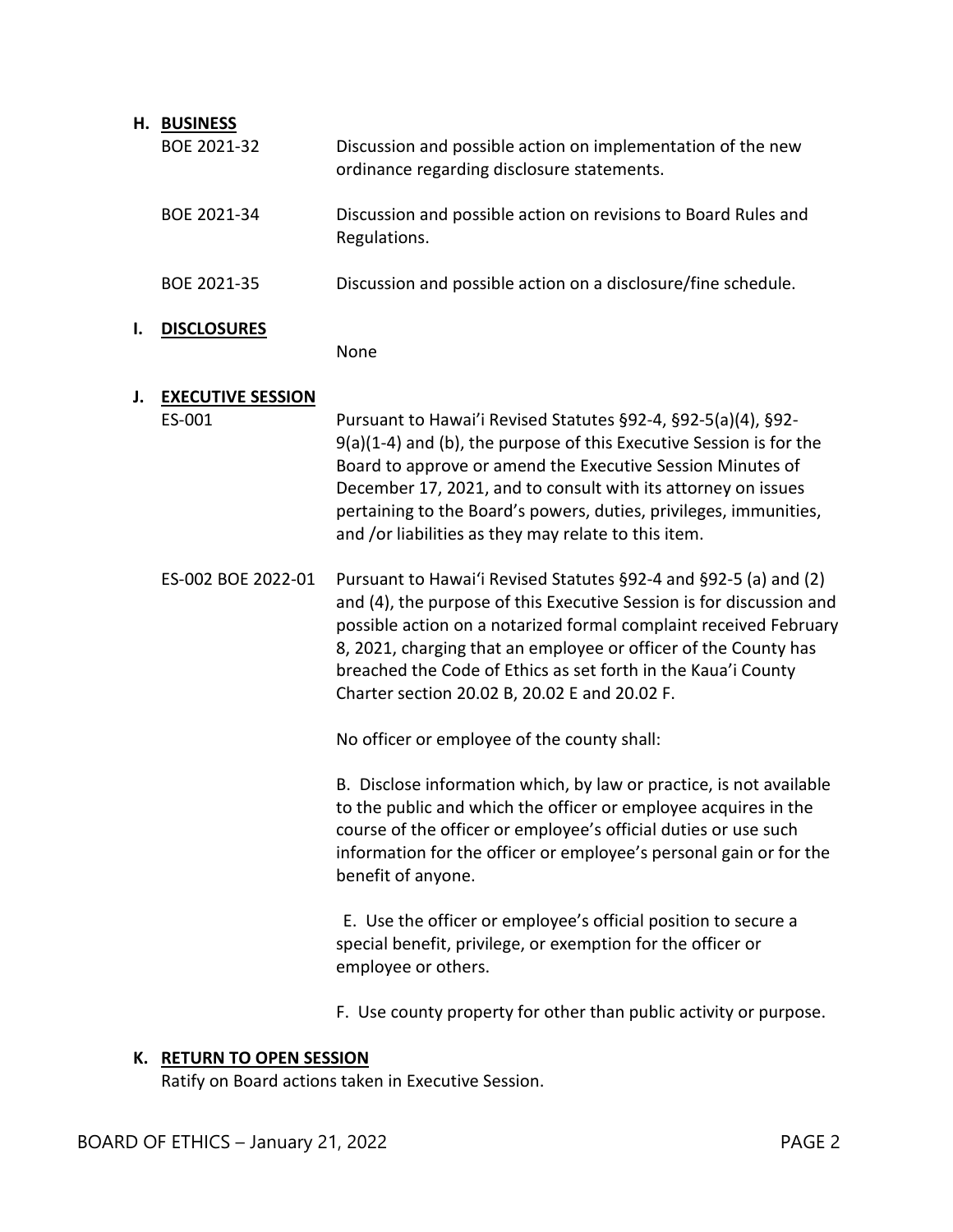#### **L. ANNOUNCEMENTS**

Next Meeting: Friday, February 18, 2022, at 1:00 p.m.

#### **M. ADJOURNMENT**

#### **NOTICE OF EXECUTIVE SESSION**

Pursuant to Hawaii Revised Statutes §92-7(a), the Board may, when deemed necessary, hold an executive session on any agenda item without written public notice if the executive session was not anticipated in advance. Any such executive session shall be held pursuant to HRS §92-4 and shall be limited to those items described in HRS §92-5(a). Discussions held in Executive Session are closed to the public.

cc: Aaron Larrimore, Deputy County Attorney

#### **PUBLIC COMMENTS and TESTIMONY**

#### **SPEAKER REGISTRATION**

**Prior to the Day of the Meeting:** Persons wishing to testify are requested to register their name, phone number, and agenda item via email at asegreti@kauai.gov; or by calling 808-241-4917. **On the Day of the Meeting:** Persons who have not registered to testify by the time the Commission meeting begins will be given the opportunity to speak on an item following oral testimonies of registered speakers.

Each speaker is limited to a three-minute presentation on each item.

#### **WRITTEN TESTIMONY**

**Prior to the Day of the Meeting:** Testimony may be emailed: [asegreti@kauai.gov,](mailto:asegreti@kauai.gov) or mailed: County of Kauai, Office of Boards and Commissions, Board of Ethics, 4444 Rice St., Ste. 300, Lihue, HI 96766.

Pursuant to HRS § 92-7.5, at the time the board packet is distributed to the Board of Ethics, the board packet will be available for inspection at the Office of Boards and Commissions (4444 Rice Street, Suite 300, Līhu'e, Hawai'i 96766). Please contact at (808) 241-4917 or [asegreti@kauai.gov](mailto:asegreti@kauai.gov) to request access.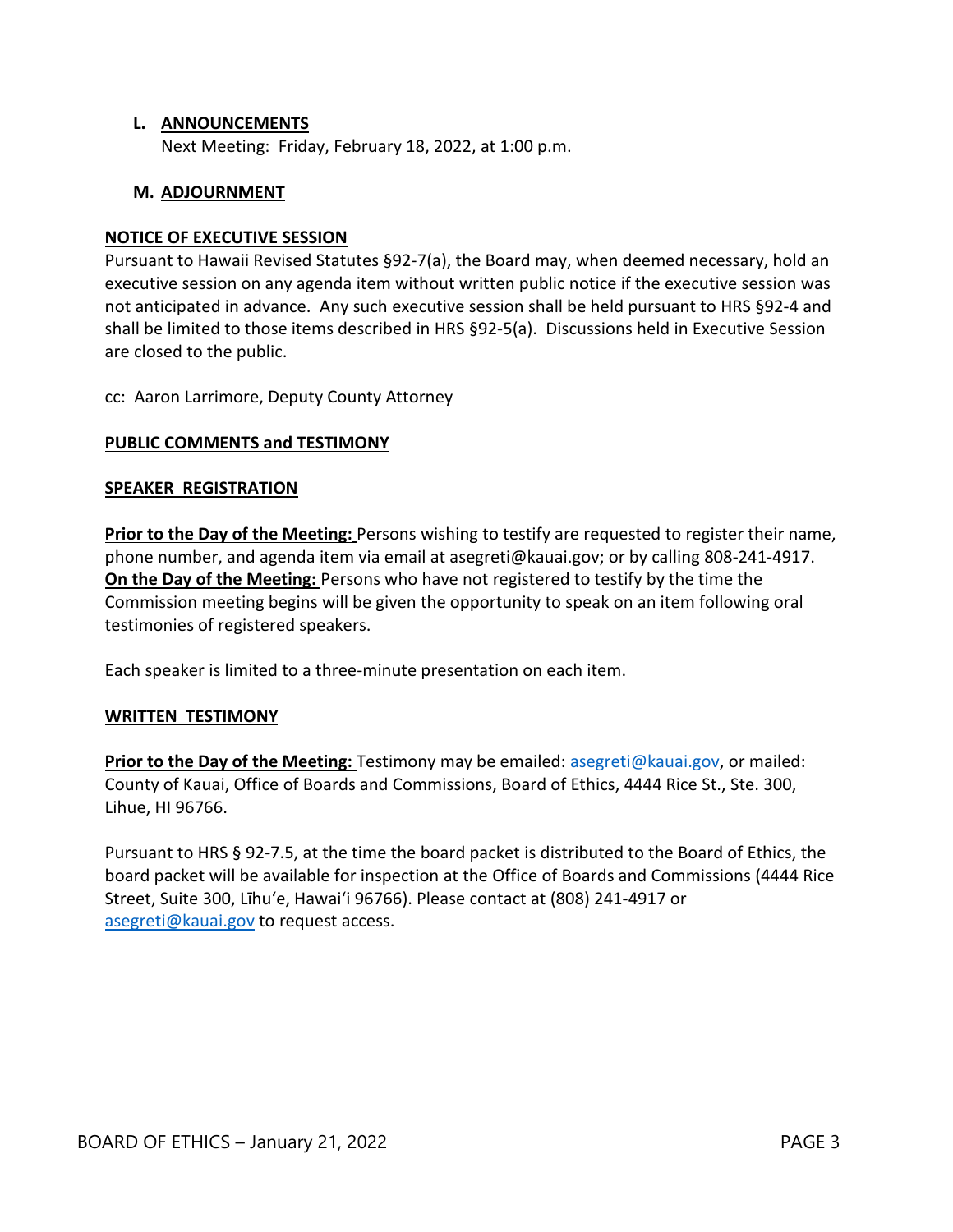## SPECIAL ASSISTANCE

IF YOU NEED AN AUXILIARY AID/SERVICE OR OTHER ACCOMMODATION DUE TO A DISABILITY, OR AN INTERPRETER FOR NON-ENGLISH SPEAKING PERSONS, PLEASE CONTACT THE OFFICE OF BOARDS & COMMISSIONS AT (808) 241-4917 OR [ASEGRETI@KAUAI.GOV](mailto:ASEGRETI@KAUAI.GOV) AS SOON AS POSSIBLE. REQUESTS MADE AS EARLY AS POSSIBLE WILL ALLOW ADEQUATE TIME TO FULFILL YOUR REQUEST.

UPON REQUEST, THIS NOTICE IS AVAILABLE IN ALTERNATE FORMATS SUCH AS LARGE PRINT, BRAILLE, OR ELECTRONIC COPY.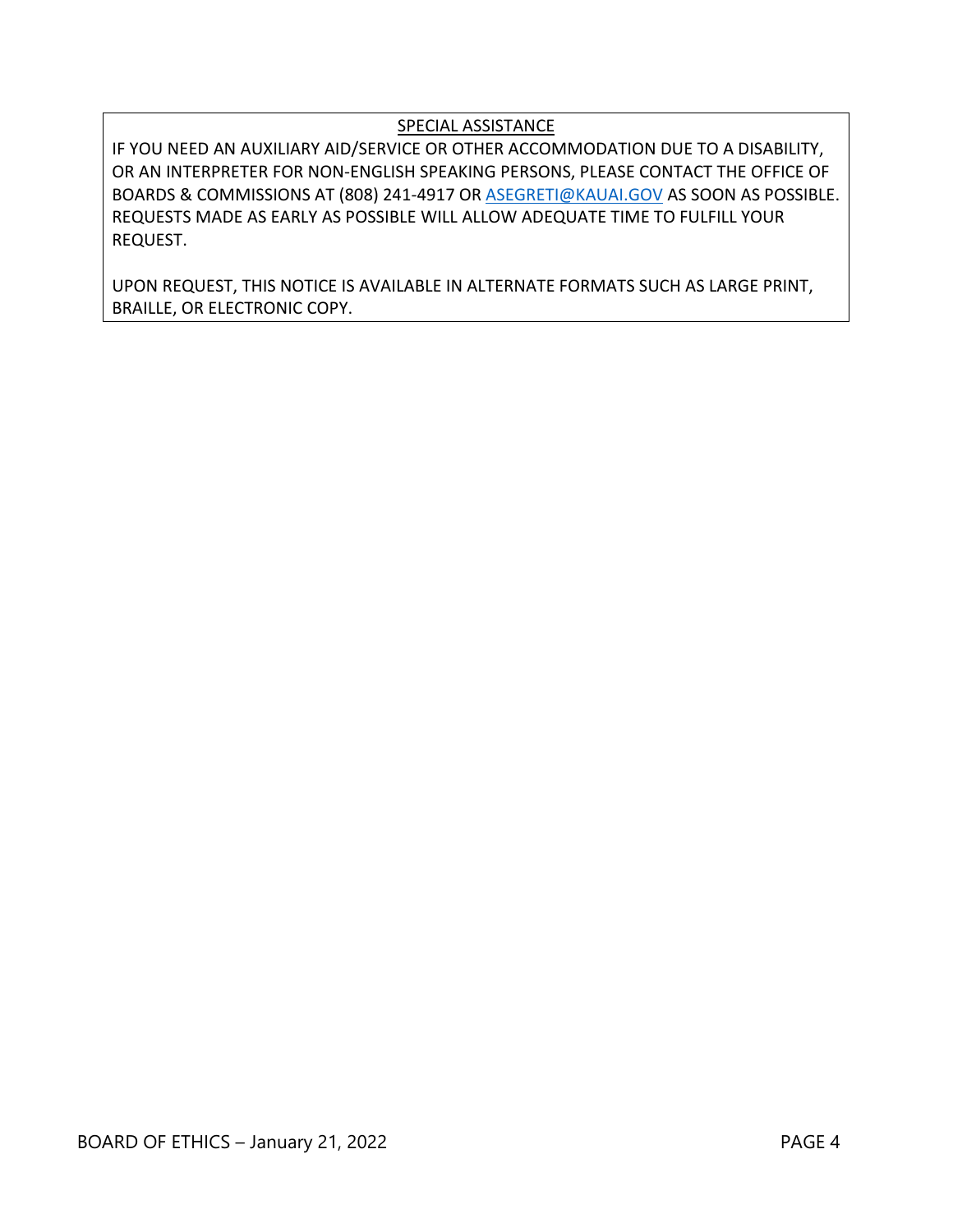

## COUNTY OF KAUAI Minutes of Meeting OPEN SESSION

| Board/Commission:                        |              |                | <b>BOARD OF ETHICS</b>                                                                                               | <b>Meeting Date</b>         | December 17, 2021 |                                                                             |
|------------------------------------------|--------------|----------------|----------------------------------------------------------------------------------------------------------------------|-----------------------------|-------------------|-----------------------------------------------------------------------------|
| Location                                 |              | Teleconference |                                                                                                                      | Start of Meeting: 1:04 p.m. |                   | End of Meeting: 2:17 p.m.                                                   |
| Present                                  |              |                | Chair Susan Burriss, Vice Chair Mia Shiraishi, Secretary John Latkiewicz. Members: Ryan de la Pena, Dean Toyofuku.   |                             |                   |                                                                             |
|                                          |              |                | Also: Deputy County Attorney Aaron Larrimore. Boards & Commissions Office Staff: Administrator Ellen Ching joined at |                             |                   |                                                                             |
| 1:34pm, and Support Clerk Anela Segreti. |              |                |                                                                                                                      |                             |                   |                                                                             |
| Excused                                  | Kelly Gentry |                |                                                                                                                      |                             |                   |                                                                             |
| Absent                                   |              |                |                                                                                                                      |                             |                   |                                                                             |
|                                          |              |                |                                                                                                                      |                             |                   |                                                                             |
| <b>SUBJECT</b>                           |              |                | <b>DISCUSSION</b>                                                                                                    |                             |                   | <b>ACTION</b>                                                               |
| <b>Call To Order</b>                     |              |                |                                                                                                                      |                             |                   | Chair Burriss called the meeting to                                         |
|                                          |              |                |                                                                                                                      |                             |                   | order at 1:04 p.m.                                                          |
|                                          |              |                |                                                                                                                      |                             |                   | Roll call:                                                                  |
|                                          |              |                |                                                                                                                      |                             |                   | Member de la Pena: present                                                  |
|                                          |              |                |                                                                                                                      |                             |                   | Member Gentry: excused                                                      |
|                                          |              |                |                                                                                                                      |                             |                   | Member Toyofuku: present                                                    |
|                                          |              |                |                                                                                                                      |                             |                   | Secretary Latkiewicz: present                                               |
|                                          |              |                |                                                                                                                      |                             |                   | Vice Chair Shiraishi: present                                               |
|                                          |              |                |                                                                                                                      |                             |                   | Chair Burriss: present                                                      |
|                                          |              |                |                                                                                                                      |                             |                   | Five members present, which                                                 |
|                                          |              |                |                                                                                                                      |                             |                   | constituted a quorum.                                                       |
| <b>Approval of</b><br><b>Minutes</b>     |              |                | Open Session Minutes of November 19, 2021                                                                            |                             |                   | Secretary Latkiewicz moved to accept<br>the minutes as presented. Member de |
|                                          |              |                | Chair Burriss entertained a motion to accept the minutes as presented.                                               |                             |                   | la Pena seconded.                                                           |
|                                          |              |                |                                                                                                                      |                             |                   |                                                                             |
|                                          |              |                |                                                                                                                      |                             |                   | Voice vote: 5 ayes, 0 nays                                                  |
|                                          |              |                |                                                                                                                      |                             |                   | Motion carried 5:0                                                          |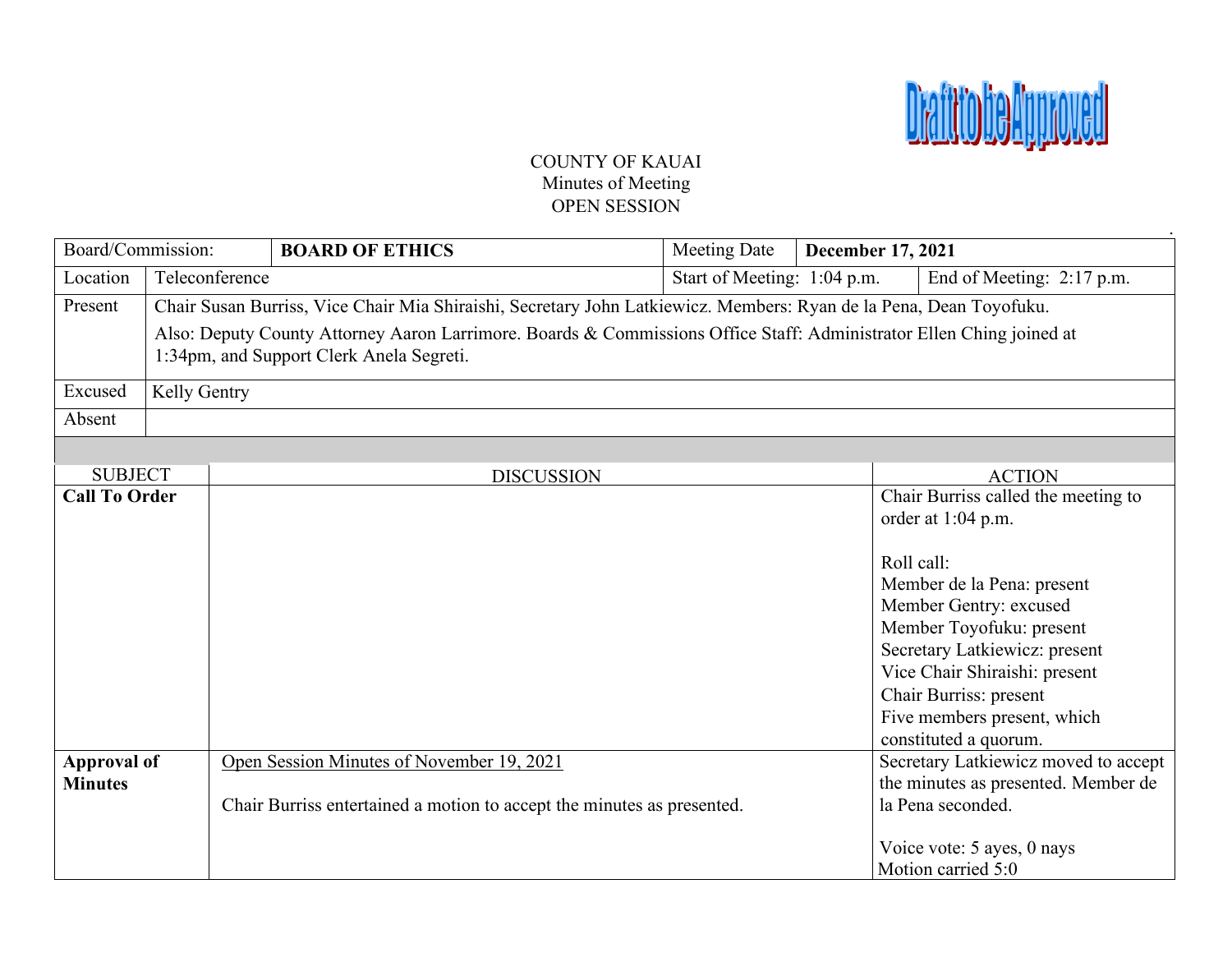Board of Ethics Page 2 Open Session December 17, 2021

| <b>SUBJECT</b>                                | <b>DISCUSSION</b>                                                                                                                                                                                                                                                                                                                                                                                                                             | <b>ACTION</b>                                                                                                        |
|-----------------------------------------------|-----------------------------------------------------------------------------------------------------------------------------------------------------------------------------------------------------------------------------------------------------------------------------------------------------------------------------------------------------------------------------------------------------------------------------------------------|----------------------------------------------------------------------------------------------------------------------|
| <b>Public Testimony</b>                       | None                                                                                                                                                                                                                                                                                                                                                                                                                                          |                                                                                                                      |
| Communication                                 | None                                                                                                                                                                                                                                                                                                                                                                                                                                          |                                                                                                                      |
| <b>Request for</b><br><b>Advisory Opinion</b> | None                                                                                                                                                                                                                                                                                                                                                                                                                                          |                                                                                                                      |
| <b>Business</b>                               | BOE 2021-32 Discussion and possible action on implementation of the new ordinance<br>regarding disclosure statements.                                                                                                                                                                                                                                                                                                                         |                                                                                                                      |
|                                               | Deputy County Attorney Larrimore had nothing to add, pointed out that Board is charged<br>with enforcing the Code of Ethics along with Mayor and County Council. Board will<br>accomplish the new ordinance through Boards and Commissions staff. Ellen is working<br>on moving forward and should be the one to speak on it.                                                                                                                 | Vice Chair Shiraishi moved to defer<br>BOE 2021-32. Member de la Pena<br>seconded.                                   |
|                                               | Chair Burriss entertained a motion to defer.                                                                                                                                                                                                                                                                                                                                                                                                  | Voice vote: 5 ayes, 0 nays<br>Motion carried 5:0                                                                     |
|                                               | BOE 2021-33 Discussion and possible action on changes to the disclosure statement<br>form.<br>Anela Segreti, staff, stated to Board that she and Administrator has reviewed form and<br>after discussion feel that it is fine as is.                                                                                                                                                                                                          | Secretary Latkiewicz moved to<br>approve the disclosure statement<br>form as presented. Member<br>Toyofuku seconded. |
|                                               | Chair Burriss entertained a motion to approve changes to the disclosure statement form.                                                                                                                                                                                                                                                                                                                                                       | Voice vote: 5 ayes, 0 nays<br>Motion carried 5:0                                                                     |
|                                               | BOE 2021-34 Discussion and possible action on revisions to Board Rules and<br>Regulations.                                                                                                                                                                                                                                                                                                                                                    |                                                                                                                      |
|                                               | Deputy County Attorney Larrimore asked the Board to consider a review of the Rules<br>and Regulations of the Board of Ethics. He pointed out that the current Rules and<br>Regulations were adopted on October 15, 2009, and on March 11, 2010, adoptive rules<br>were adopted. In his time advising he's looked at the documents and feels that there are<br>some opportunities to update. Moving forward they can look at them by forming a |                                                                                                                      |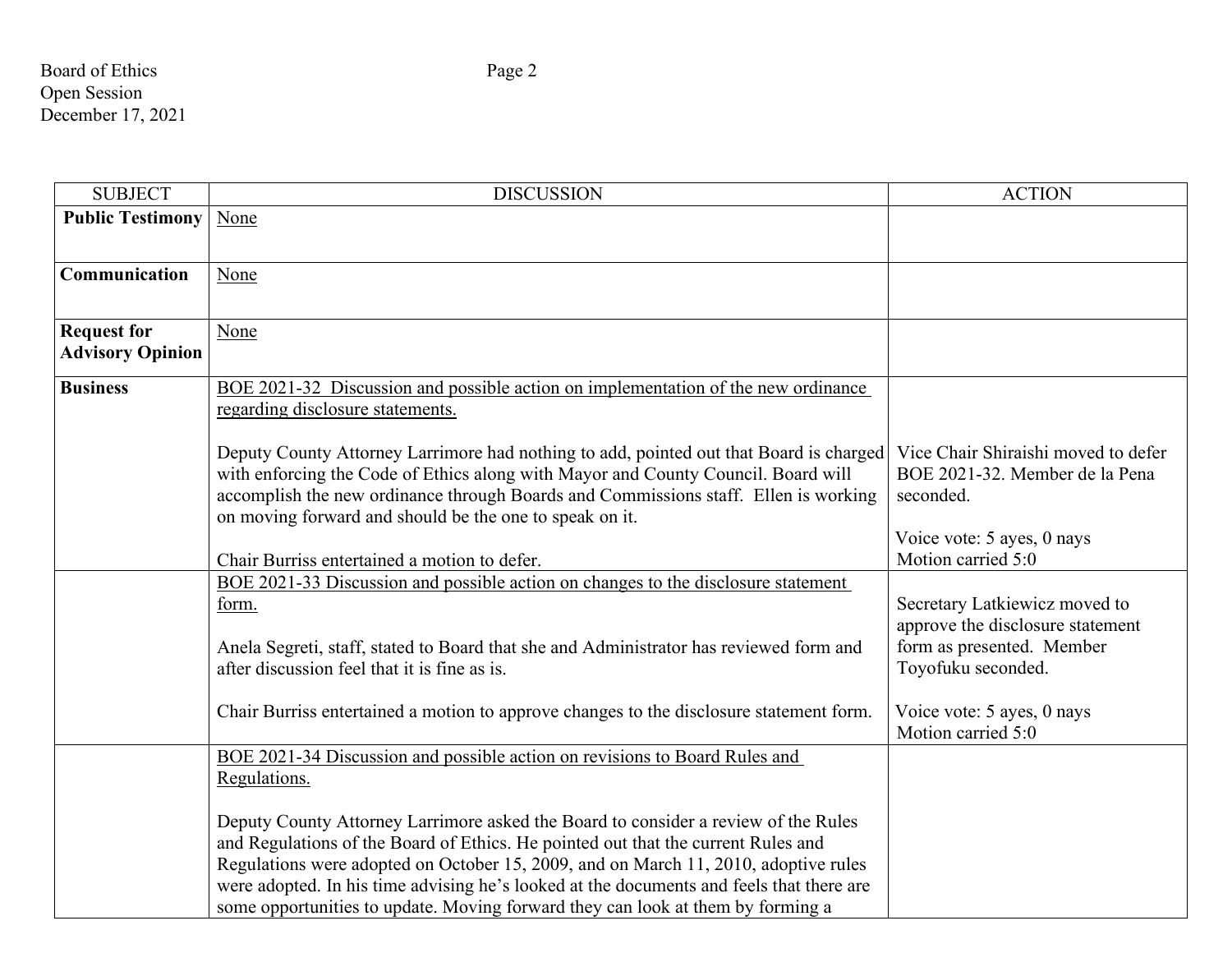# Board of Ethics Page 3 Open Session December 17, 2021

| <b>SUBJECT</b> | <b>DISCUSSION</b>                                                                                                                                                                                                                                                                                                                                                                                                                                                                                                                                                                                        | <b>ACTION</b> |
|----------------|----------------------------------------------------------------------------------------------------------------------------------------------------------------------------------------------------------------------------------------------------------------------------------------------------------------------------------------------------------------------------------------------------------------------------------------------------------------------------------------------------------------------------------------------------------------------------------------------------------|---------------|
|                | Permitted Interaction Group (PIG), discuss by adding an agenda item to each meeting.<br>He will work with Boards and Commissions staff to present Board with new language to<br>review and decide whether they want to move forward with the revisions. This would<br>take a series of meetings, then if changes were decided upon, the rule making process<br>would follow and it would take several meetings to complete if the Board wants to move<br>forward.                                                                                                                                        |               |
|                | Chair Burriss asked if any member had a particular provision that they would like<br>changed. Not hearing any, she asked Deputy County Attorney Larrimore when he<br>thought they would need to be updated.                                                                                                                                                                                                                                                                                                                                                                                              |               |
|                | Deputy County Attorney Larrimore replied that he thought a small compliance matter<br>would be to update disclosure to mirror the language in the ordinance. Also looking at<br>Rules 6, 7, and 8 regarding complaint and hearing process are contemporary with other<br>Boards of Ethics in the State.                                                                                                                                                                                                                                                                                                  |               |
|                | Chair Burriss stated that some of our rules are breach with other counties in the State, yet<br>some have vastly more lengthy rules on a number of those subjects. She thinks that it<br>would be worthwhile to submit a menu of things that Deputy County Attorney Larrimore<br>suggest being looked at.                                                                                                                                                                                                                                                                                                |               |
|                | Deputy County Attorney Larrimore agreed.                                                                                                                                                                                                                                                                                                                                                                                                                                                                                                                                                                 |               |
|                | Vice Chair Shiraishi stated that she remembers over the years that they wished Board<br>Rules were a little more specific. She thinks that some areas are quite vague and leaves it<br>open to interpretation, she would like it to have been tightened up and more specific. She<br>noted that she and Member Toyofuku after attending a conference a couple of years ago<br>felt that our Rules were more vague than other Counties. She agreed that it would be<br>good to have Deputy County Attorney Larrimore review them and maybe a smaller<br>group like a PIG because it seems like a project. |               |
|                | Deputy County Attorney Larrimore said that he's happy to present, like Chair mentioned,<br>a sort of menu of options that he thinks they can sort of incorporate with either a PIG or<br>the full board and maybe create a more detailed road map that the Board can take a look<br>at and decide from there whether they want to move forward.                                                                                                                                                                                                                                                          |               |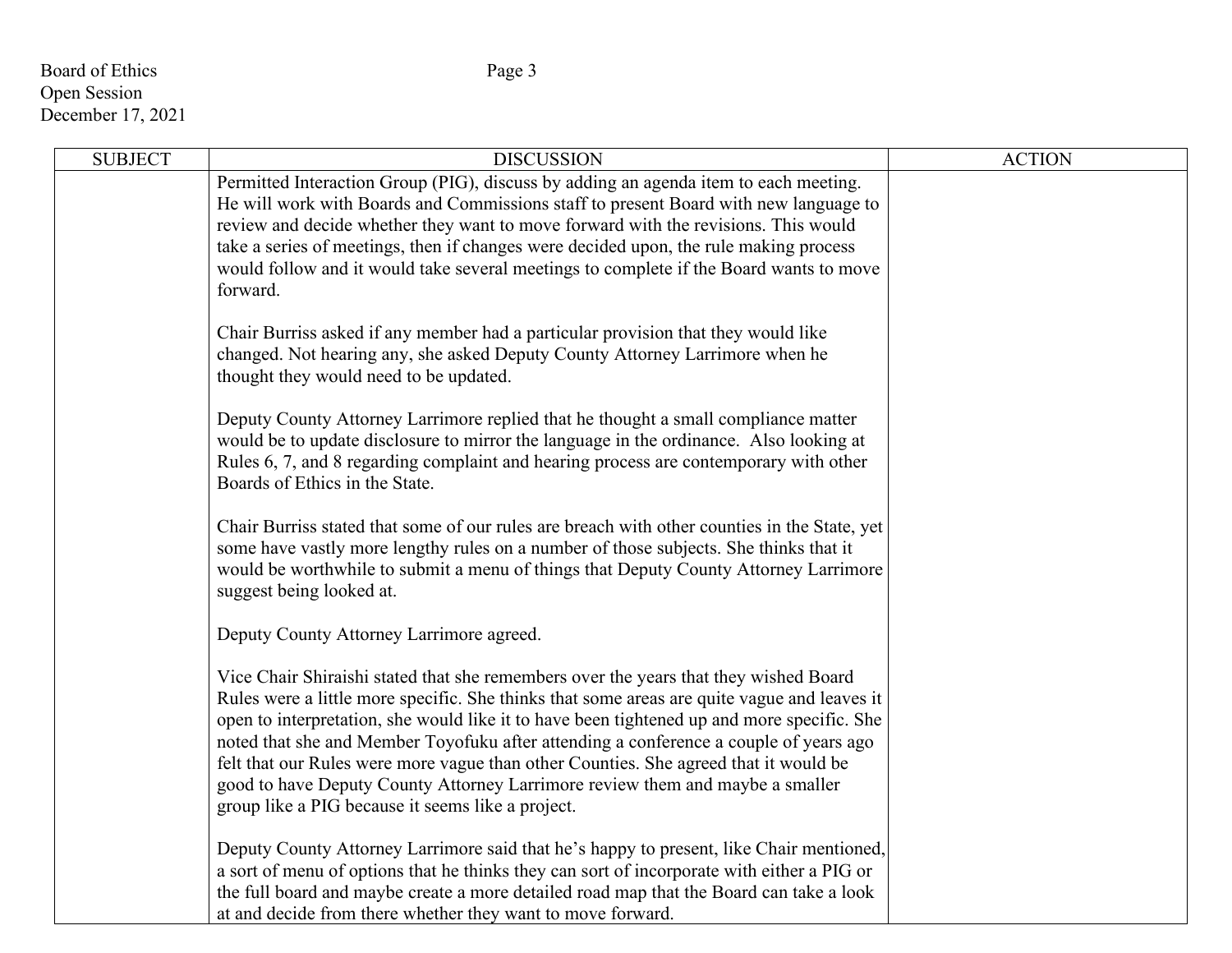# Board of Ethics Page 4 Open Session December 17, 2021

| <b>SUBJECT</b> | <b>DISCUSSION</b>                                                                                                                                                                                                                                                                                                                                                                                                                                                                                                                                      | <b>ACTION</b>                                                                                                                                                 |
|----------------|--------------------------------------------------------------------------------------------------------------------------------------------------------------------------------------------------------------------------------------------------------------------------------------------------------------------------------------------------------------------------------------------------------------------------------------------------------------------------------------------------------------------------------------------------------|---------------------------------------------------------------------------------------------------------------------------------------------------------------|
|                | Chair Burriss agreed and stated that she's a little bit hesitant because of the timing to<br>form a PIG right now with a changing of the guard.<br>Ms. Segreti reminded the Board that to establish a PIG it needs to be an agenda item and                                                                                                                                                                                                                                                                                                            | Secretary Latkiewicz moved to have                                                                                                                            |
|                | could not be done today.<br>Chair Burriss entertained a motion to direct Deputy County Attorney Larrimore to go<br>ahead with bringing a menu of Rules to be considered by the Board for changes.                                                                                                                                                                                                                                                                                                                                                      | Deputy County Attorney Larrimore<br>go ahead with bringing a menu of<br>Rules to be considered by the Board<br>for changes. Vice Chair Shiraishi<br>seconded. |
|                |                                                                                                                                                                                                                                                                                                                                                                                                                                                                                                                                                        |                                                                                                                                                               |
|                |                                                                                                                                                                                                                                                                                                                                                                                                                                                                                                                                                        | Voice vote: 5 ayes, 0 nays<br>Motion carried 5:0                                                                                                              |
|                | BOE 2021-35 Discussion and possible action on a disclosure/fine schedule.                                                                                                                                                                                                                                                                                                                                                                                                                                                                              |                                                                                                                                                               |
|                | Chair Burriss asked what had happened in the past if there was a formal presentation.                                                                                                                                                                                                                                                                                                                                                                                                                                                                  |                                                                                                                                                               |
|                | Ms. Segreti stated that she found a presentation from former Deputy County Attorney<br>Nicholas Courson but did not find any other.                                                                                                                                                                                                                                                                                                                                                                                                                    |                                                                                                                                                               |
|                | Member Toyofuku stated that he remembered something from former Deputy County<br>Attorney Maryann Sasaki. He thinks they took some action on it. He continued that the<br>fine schedule and ordinance for the regulatory employees went hand in hand, they were<br>started at the same time. He questions what they will do if they need to fine someone,<br>there is no fine schedule. He believes that part of the issue was that there is not an appeal<br>process for the Board of Ethics, so if someone is fined, how do they appeal. He believes |                                                                                                                                                               |
|                | it may go along with suggestions on revisions to the Rules and Regulations. He<br>remembers that they were on their way, but that it was just forgotten so he asked for the<br>agenda item.                                                                                                                                                                                                                                                                                                                                                            |                                                                                                                                                               |
|                | Chair Burriss remembers reading and seeing information, but not anything proposed for<br>the Boards approval.                                                                                                                                                                                                                                                                                                                                                                                                                                          |                                                                                                                                                               |
|                | Ms. Segreti researched past agendas and minutes and did find a memo from former<br>Deputy County Attorney Maryann Sasaki.                                                                                                                                                                                                                                                                                                                                                                                                                              |                                                                                                                                                               |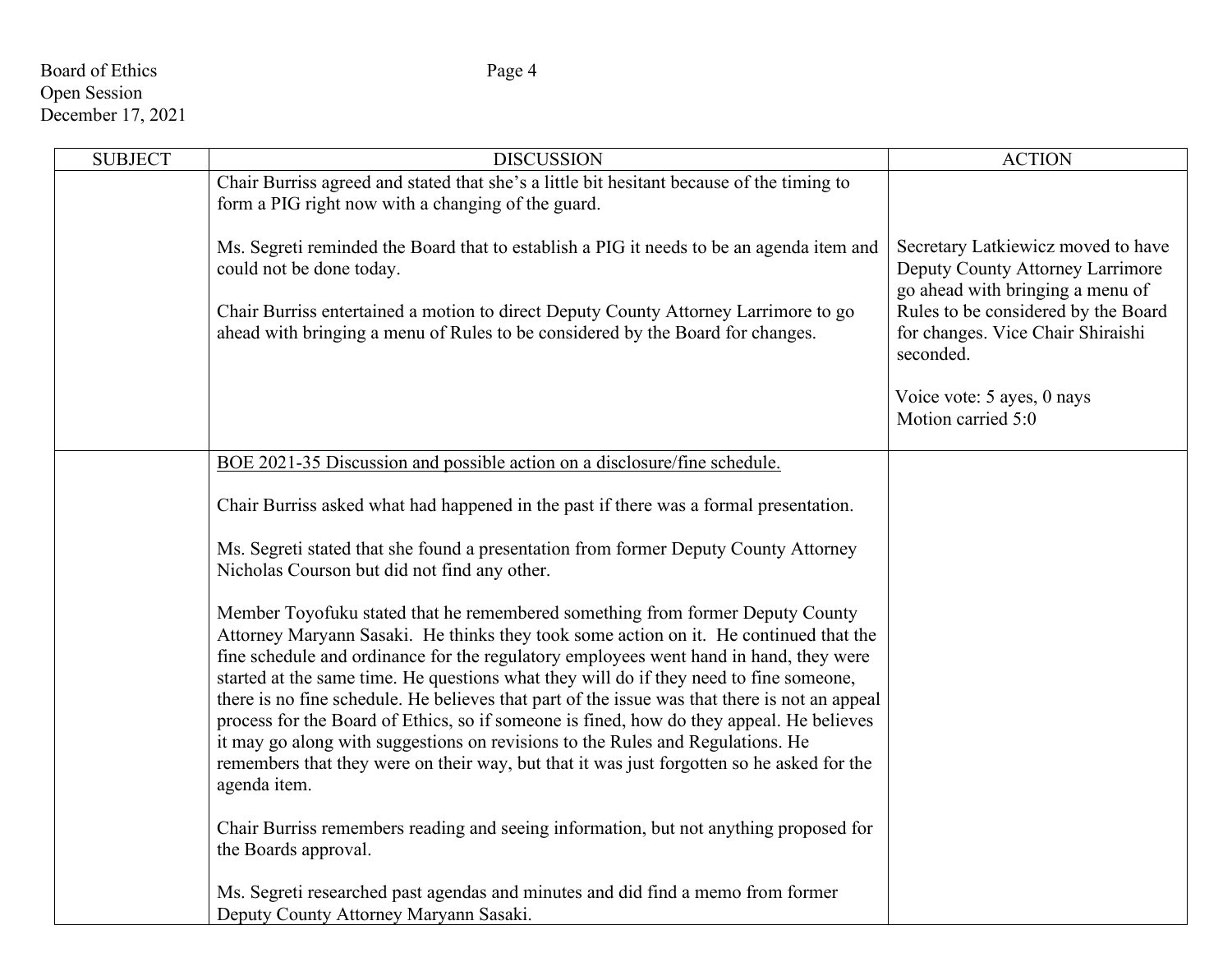# Board of Ethics Page 5 Open Session December 17, 2021

| <b>SUBJECT</b> | <b>DISCUSSION</b>                                                                                                                                                                                                                                                   | <b>ACTION</b>                                                                                     |
|----------------|---------------------------------------------------------------------------------------------------------------------------------------------------------------------------------------------------------------------------------------------------------------------|---------------------------------------------------------------------------------------------------|
|                | Member Toyofuku remembered that they acted on it.                                                                                                                                                                                                                   |                                                                                                   |
|                | Deputy County Attorney Larrimore asked if Ms. Sasaki was working on an ordinance?                                                                                                                                                                                   |                                                                                                   |
|                | Member Toyofuku replied that he didn't think it was an ordinance. He thinks it was<br>maybe an amendment to the Rules.                                                                                                                                              |                                                                                                   |
|                | Ms. Segreti reviewed minutes and found that it was received in June 2019 and deferred<br>every meeting after that through 2019 and Ms. Sasaki left the County, and nothing further<br>was done.                                                                     |                                                                                                   |
|                | Board discussed having Deputy County Attorney Larrimore review what was presented<br>by Ms. Sasaki.                                                                                                                                                                 |                                                                                                   |
|                | Deputy County Attorney Larrimore stated that he would review it, but may have a<br>different opinion, and get back to the Board. He stated that there are different was to<br>accomplish a fee schedule, ordinance, Charter amendment, Rules, etc. He wants to look |                                                                                                   |
|                | at what he may advise and may continue as a separate agenda item, incase it does not fold<br>into the Rules package.                                                                                                                                                | Member Toyofuku moved to defer<br>BOE 2021-35 to the next meeting.<br>Member de la Pena seconded. |
|                | Chair Burriss entertained a motion to defer.                                                                                                                                                                                                                        |                                                                                                   |
|                |                                                                                                                                                                                                                                                                     | Voice vote: 5 ayes, 0 nays<br>Motion carried 5:0                                                  |
|                | BOE 2021-36 Discussion and possible approval of the 2022 meeting calendar.                                                                                                                                                                                          | Secretary Latkiewicz moved to                                                                     |
|                | Hearing no comments Chair Burriss entertained a motion to approve the 2022 meeting<br>calendar.                                                                                                                                                                     | approve the 2022 meeting calendar.<br>Vice Chair Shiraishi seconded.                              |
|                |                                                                                                                                                                                                                                                                     | Voice vote: 5 ayes, 0 nays<br>Motion carried 5:0                                                  |
|                | BOE 2021-37 Election of Chair, Vice Chair and Secretary for Calendar Year 2022.                                                                                                                                                                                     |                                                                                                   |
|                | Chair Burriss entertained a nomination of a Chair for 2022.                                                                                                                                                                                                         |                                                                                                   |
|                | Member de la Pena nominated Vice Chair Shiraishi.                                                                                                                                                                                                                   |                                                                                                   |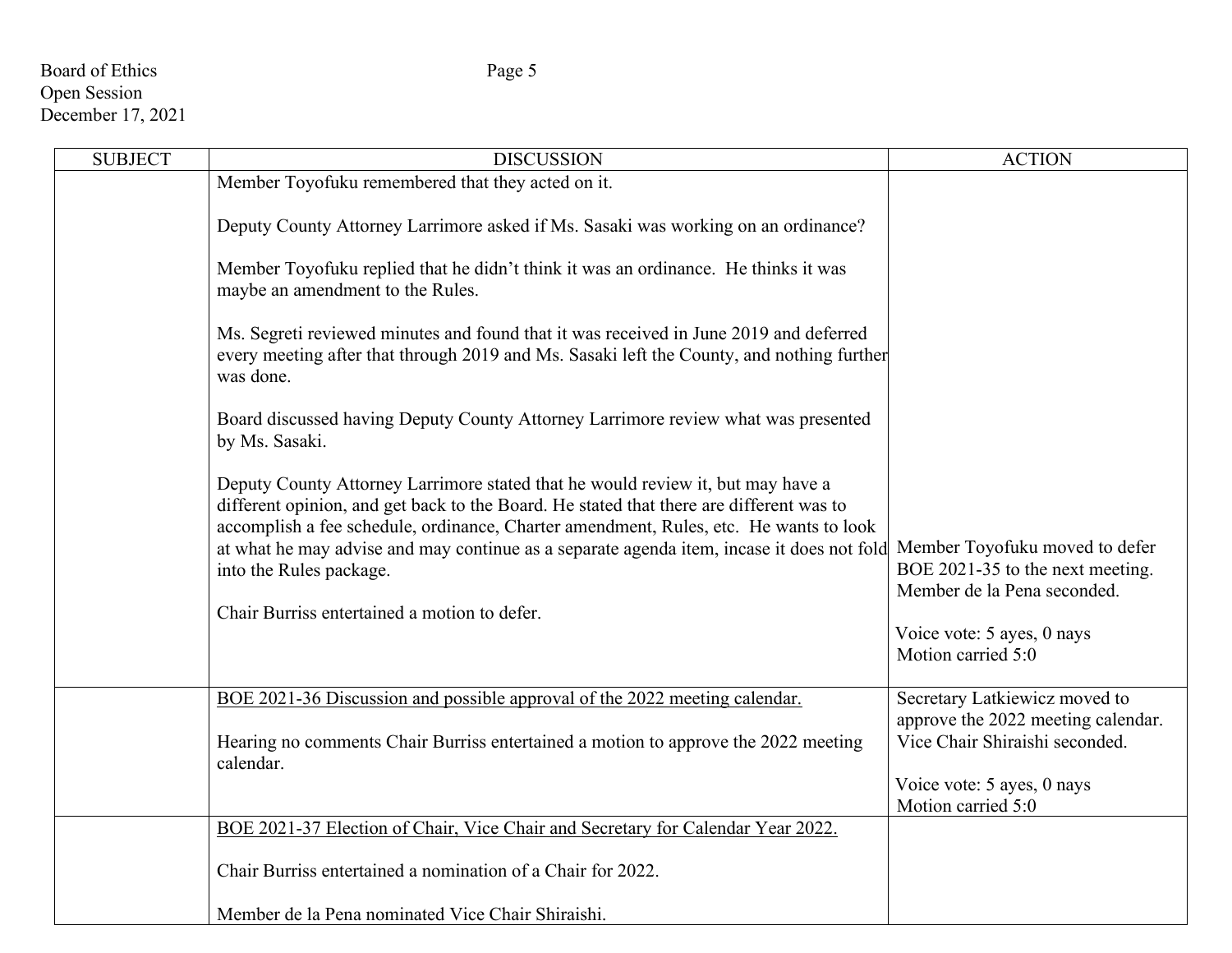# Board of Ethics Page 6 Open Session December 17, 2021

| <b>SUBJECT</b>     | <b>DISCUSSION</b>                                                                                                                                                                                                                                                                                                                                                                                                                                                        | <b>ACTION</b>                                                                                                                                 |
|--------------------|--------------------------------------------------------------------------------------------------------------------------------------------------------------------------------------------------------------------------------------------------------------------------------------------------------------------------------------------------------------------------------------------------------------------------------------------------------------------------|-----------------------------------------------------------------------------------------------------------------------------------------------|
|                    | Vice Chair Shiraishi stated that she will be on just for another three months.                                                                                                                                                                                                                                                                                                                                                                                           | Member de la Pena nominated<br>Member Gentry who was excused and                                                                              |
|                    | Member de la Pena nominated Member Gentry who was excused and not present at the<br>meeting.                                                                                                                                                                                                                                                                                                                                                                             | not present at the meeting for Chair.<br>Member Toyofuku seconded.                                                                            |
|                    | Chair Burriss stated that she could refuse and they will need to nominate in January.                                                                                                                                                                                                                                                                                                                                                                                    | Voice vote: 5 ayes, 0 nays<br>Motion carried 5:0                                                                                              |
|                    | Chair Burriss entertained nominations for Vice Chair for 2022.                                                                                                                                                                                                                                                                                                                                                                                                           |                                                                                                                                               |
|                    | Vice Chair Shiraishi nominated Secretary John Latkiewicz.                                                                                                                                                                                                                                                                                                                                                                                                                | Vice Chair Shiraishi nominated<br>Secretary John Latkiewicz for Vice<br>Chair. Member Toyofuku seconded.                                      |
|                    | Secretary Latkiewicz accepted the nomination.                                                                                                                                                                                                                                                                                                                                                                                                                            | Voice vote: 5 ayes, 0 nays<br>Motion carried 5:0                                                                                              |
|                    | Chair Burriss entertained nomination for Secretary for 2022.                                                                                                                                                                                                                                                                                                                                                                                                             | Member Toyofuku nominated<br>Secretary John Latkiewicz for Vice                                                                               |
|                    | Member Toyofuku nominated Member Ryan de la Pena.                                                                                                                                                                                                                                                                                                                                                                                                                        | Chair. Vice Chair Shiraishi seconded.                                                                                                         |
|                    | Member de la Pena accepted the nomination.                                                                                                                                                                                                                                                                                                                                                                                                                               | Voice vote: 5 ayes, 0 nays<br>Motion carried 5:0                                                                                              |
| <b>Disclosures</b> | Employee:<br>1. Felicia Cowden, Councilmember<br>2. Lori Koga, Charter Review Commission<br>3. Leo Sandoval, Director, Liquor Control Department<br>4. Alfredo Garces, Fire Commission<br>5. Beverly Gotelli, Civil Service Commission<br>6. Francis Kaawa, Civil Service Commission<br>7. V. Pamai Cano, Civil Service Commission<br>8. Donna Apisa, Planning Commission<br>9. Shaylene Iseri, Candidate, Prosecuting Attorney<br>10. Katherine Otsuji, Board of Review | Member de la Pena moved to approve<br>Disclosures 1-10. Vice Chair<br>Shiraishi seconded.<br>Voice vote: 5 ayes, 0 nays<br>Motion carried 5:0 |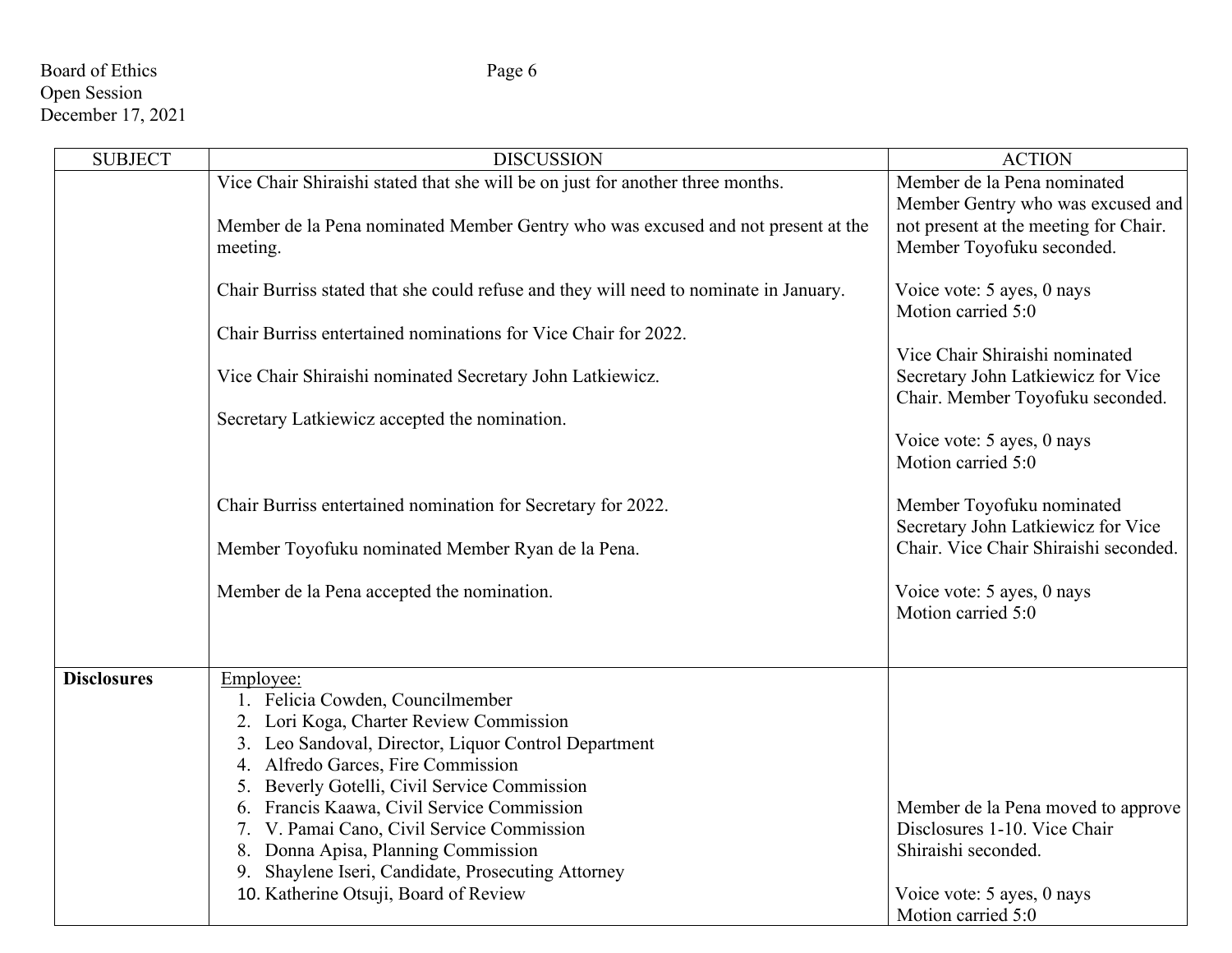# Board of Ethics Page 7 Open Session December 17, 2021

| <b>SUBJECT</b>           | <b>DISCUSSION</b>                                                                                    | <b>ACTION</b>                    |
|--------------------------|------------------------------------------------------------------------------------------------------|----------------------------------|
| <b>Executive Session</b> | ES-020 Pursuant to Hawai'i Revised Statutes $\S 92-4$ , $\S 92-5(a)(4)$ , $\S 92-9(a)(1-4)$ and (b), |                                  |
|                          | the purpose of this Executive Session is for the Board to approve or amend the Executive             |                                  |
|                          | Session Minutes of November 19, 2021, and to consult with its attorney on issues                     |                                  |
|                          | pertaining to the Board's powers, duties, privileges, immunities, and /or liabilities as             |                                  |
|                          | they may relate to this item.                                                                        |                                  |
|                          |                                                                                                      |                                  |
|                          | ES-004 BOE 2021-08 Pursuant to Hawai'i Revised Statutes §92-4 and §92-5 (a) and (2)                  |                                  |
|                          | and (4), the purpose of this Executive Session is for the Board to discuss a notarized               |                                  |
|                          | formal complaint received February 8, 2021, charging that an employee or officer of the              |                                  |
|                          | County has breached the Code of Ethics as set forth in the Kaua'i County Charter section             |                                  |
|                          | 20.02 B, 20.02 E and 20.02 F.                                                                        |                                  |
|                          |                                                                                                      |                                  |
|                          | No officer or employee of the county shall:                                                          |                                  |
|                          |                                                                                                      |                                  |
|                          | B. Disclose information which, by law or practice, is not available to the public and                |                                  |
|                          | which the officer or employee acquires in the course of the officer or employee's                    |                                  |
|                          | official duties or use such information for the officer or employee's personal gain or               |                                  |
|                          | for the benefit of anyone.                                                                           |                                  |
|                          |                                                                                                      | Member Toyofuku moved to go into |
|                          | E. Use the officer or employee's official position to secure a special benefit,                      | Executive Session at 1:45 p.m.   |
|                          | privilege, or exemption for the officer or employee or others.                                       | Member de la Pena seconded.      |
|                          |                                                                                                      |                                  |
|                          | F. Use county property for other than public activity or purpose.                                    | Voice Vote: 5 ayes, 0 nays.      |
|                          |                                                                                                      | Motion carried 5:0               |
| <b>Return to Open</b>    |                                                                                                      | The Board resumed in Open        |
| <b>Session</b>           |                                                                                                      | Session at 2:15 p.m.             |
|                          |                                                                                                      |                                  |
|                          |                                                                                                      | Roll call:                       |
|                          |                                                                                                      | Member de la Pena: present       |
|                          |                                                                                                      | Member Gentry: excused           |
|                          |                                                                                                      | Member Toyofuku: present         |
|                          |                                                                                                      | Secretary Latkiewicz: present    |
|                          |                                                                                                      | Vice Chair Shiraishi: present    |
|                          |                                                                                                      | Chair Burriss: present           |